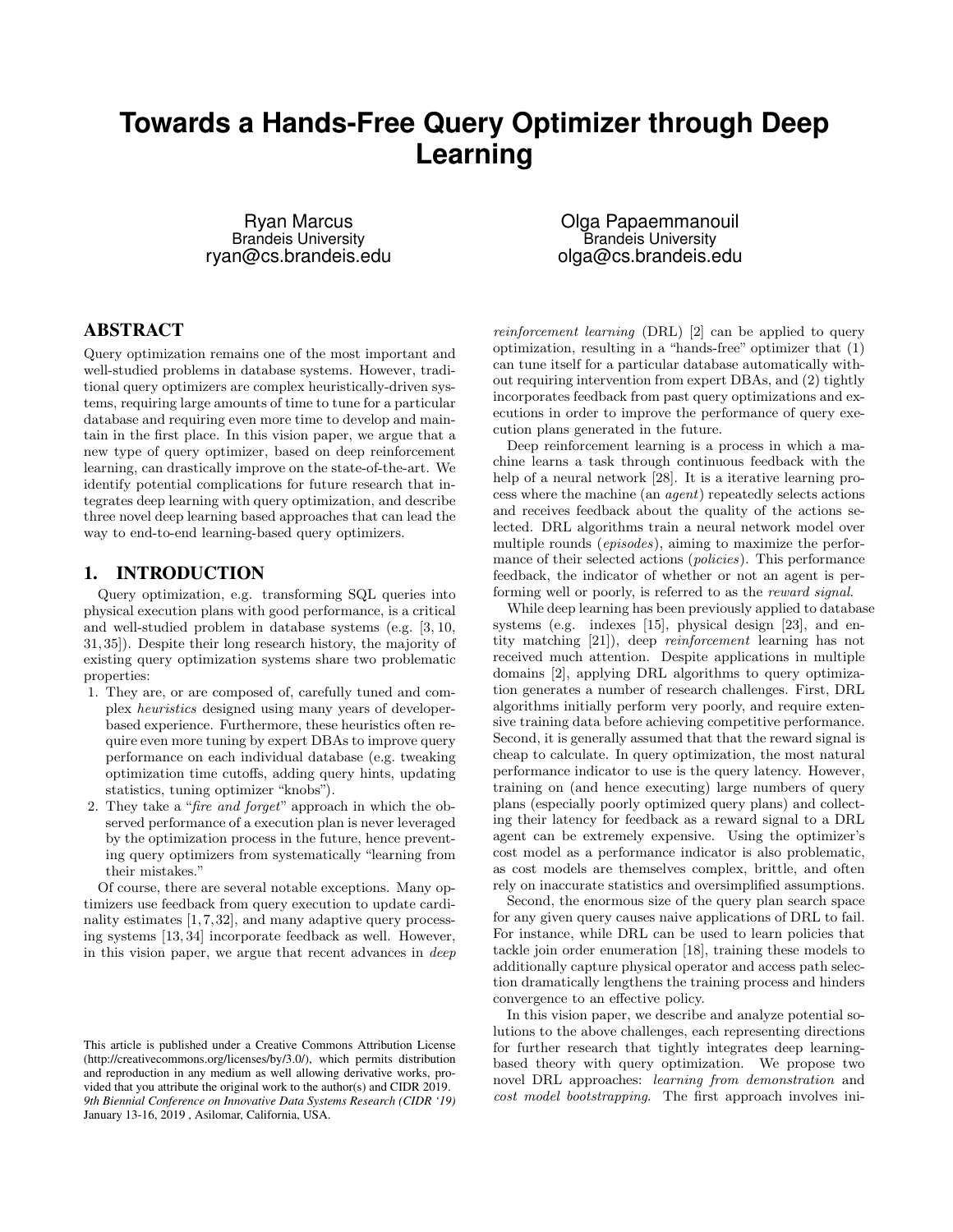tially training a model to imitate the behavior of a stateof-the-art query optimizer, and then fine-tuning that model for increased performance. The second approach involves using existing cost models as guides to help DRL models learn more quickly. Finally, we propose and analyze the design space of an incremental training approach that involves learning the complexities of query optimization in a step-by-step fashion.

We start in Section 2 with an brief introduction to DRL and an overview of a case study DRL-based join enumerator in Section 3. In Section 4, we detail the three main challenges that DRL-based query optimizers need to overcome. In Section 5, we analyze our proposed future research directions, and we conclude in Section 6.

## 2. DEEP REINFORCEMENT LEARNING

Reinforcement Learning (RL) [36] is a machine learning technique that enables an agent to learn in an interactive environment by trial and error using feedback from its own actions and experiences. More formally, an agent interacts with an environment. The environment tells the agent its current state,  $s_t$ , and a set of potential actions  $\mathscr{A}_t =$  ${a_0, a_1, \ldots, a_n}$  that the agent may perform. The agent selects an action  $a \in \mathcal{A}_t$ , and the environment gives the agent a reward  $r_t$  based on that action. The environment additionally gives the agent a new state  $s_{t+1}$  and a new action set  $\mathcal{A}_{t+1}$ . This process repeats until the agent reaches a *termi*nal state, where no more actions are available. This marks the end of an episode, after which a new episode begins. The agent's goal is to maximize its reward over episodes by learning from its experience (previous actions, states, and rewards). This is achieved by balancing the exploration of new never-before-tried actions with the exploitation of knowledge collected from past actions.

Policy Gradient One subset of reinforcement learning techniques is policy gradient methods [37]. Here the agents select actions based on a parameterized policy  $\pi_{\theta}$ , where  $\theta$  is a vector that represents the policy parameters. Given a state  $s_t$  and an action set  $\mathscr{A}_t$ , the policy  $\pi_\theta$  outputs one of the potential actions from  $\mathscr{A}_t$ .

Reinforcement learning aims to optimize the policy  $\pi_{\theta}$ over episodes, i.e., to identify the policy parameters  $\theta$  that optimizes the expected reward. The expected reward that a policy will receive per episode is denoted  $J_{\pi}(\theta)$ . A reinforcement learning agent thus seeks the vector  $\theta$  that maximizes the reward  $J_{\pi}(\theta)$ , but the reward  $J_{\pi}(\theta)$  is typically not feasible to precisely compute. Hence, policy gradient methods search for such a vector  $\theta$  by constructing an estimator E of the *gradient* of the expected reward:  $E(\theta) \approx \nabla_{\theta} J_{\pi}(\theta)$ .

Real-world applications require that any change to the policy parameterization has to be smooth, as drastic changes can (1) be hazardous for the system and (2) cause the policy to fluctuate too severely, without ever converging. For these reasons, given an estimate  $E$ , gradient ascent/descent methods [25] tune the initial parameters  $\theta$  by increasing each parameter in  $\theta_i$  by a *small* value when the gradient  $\nabla_{\theta_i} J_{\pi}(\theta)$ is positive (the positive gradient indicates that a larger value of  $\theta_i$  will increase the reward), and decreasing the parameters in  $\theta_i$  by a small value when the gradient is negative.

Deep Reinforcement Learning In DRL, policy gradient deep learning methods (e.g., [29,30]) represent the policy  $\pi_{\theta}$ as a neural network, where  $\theta$  is the network weights. The policy is improved by adjusting the weights of the network based on the reward signal from the environment. Here, the neural network receives as input a representation of the current state, and transforms it through a number of hidden layers. Each layer transforms (through an activation function) its input data and and passes its output to the subsequent layer. Eventually, data is passed to the final action layer. Each neuron in the action layer represents an action, and these outputs are normalized to form a probability distribution. The policy selects actions by sampling from this probability distribution, aiming to balance exploration and exploitation. Selecting the mode of the distribution instead of sampling from the distribution would represent a pure exploitation strategy. Choosing an action uniformally at random would represent a pure exploration strategy.

## 3. CASE STUDY: REJOIN

One of the key challenges in applying RL to a particular domain is "massaging" the problem into the terms of reinforcement learning (i.e., designing its actions, states, and rewards). In this section, we present a case study of Re-JOIN, a deep reinforcement learning join order enumerator. We first give a brief overview<sup>1</sup> of ReJOIN, and highlight key experimental results. While ReJOIN focused exclusively on join order enumeration (it did not perform operator or index selection), it represents an example of how query optimization may be framed in the terms of reinforcement learning. Overview ReJOIN performs join ordering in a bottom-up fashion, modeling the problem in the terms of reinforcement learning. Each query sent to the optimizer represents an episode, and ReJOIN learns over multiple episodes (i.e., continuously learning as queries are sent). Each state represents subtrees of a binary join tree, in addition to information about query join and selection predicates. Each action represents combining two subtrees together into a single tree. A subtree can represent either an input relation or a join between subtrees. The episode ends when all input relations are joined (a terminal state). At this point, ReJOIN assigns a reward to the final join ordering based on the optimizer's cost model. The final join ordering is sent to the optimizer to perform operator selection, index selection, etc., and the final physical plan is executed.

Intuitively, ReJOIN uses a neural network to iteratively build up a join order. When the optimizer's cost model determines that the resulting query plan (using the join ordering selected by ReJOIN) is good (i.e., a low cost), ReJOIN adjusts its neural network to produce similar join orderings. When the optimizer's cost model determines the resulting plan is bad (i.e., a high cost), ReJOIN adjusts its neural network to produce different join orderings.

State and Actions The framework is shown in Figure 1. Formally, given a query q accessing relations  $r_1, r_2, \ldots, r_n$ , we define the initial state of the episode for q as  $s_1$  =  ${r_1, r_2, \ldots, r_n}$ . This state is expressed as a *state vector*. This state vector is fed through a neural network, which produces a probability distribution over potential actions. The action set  $\mathscr{A}_i$  for any state is every unique ordered pair of integers from 1 to  $|s_i|$ , inclusive:  $\mathscr{A}_i = [1, |s_i|] \times [1, |s_i|]$ . The action  $(x, y) \in \mathscr{A}_i$  represents joining the x<sup>th</sup> and y<sup>th</sup> elements of  $s_i$  together. The output of the neural network is used to select an action (i.e., a new join), which is sent back to the environment, which transitions to a new

<sup>&</sup>lt;sup>1</sup>Details about ReJOIN can be found in [18].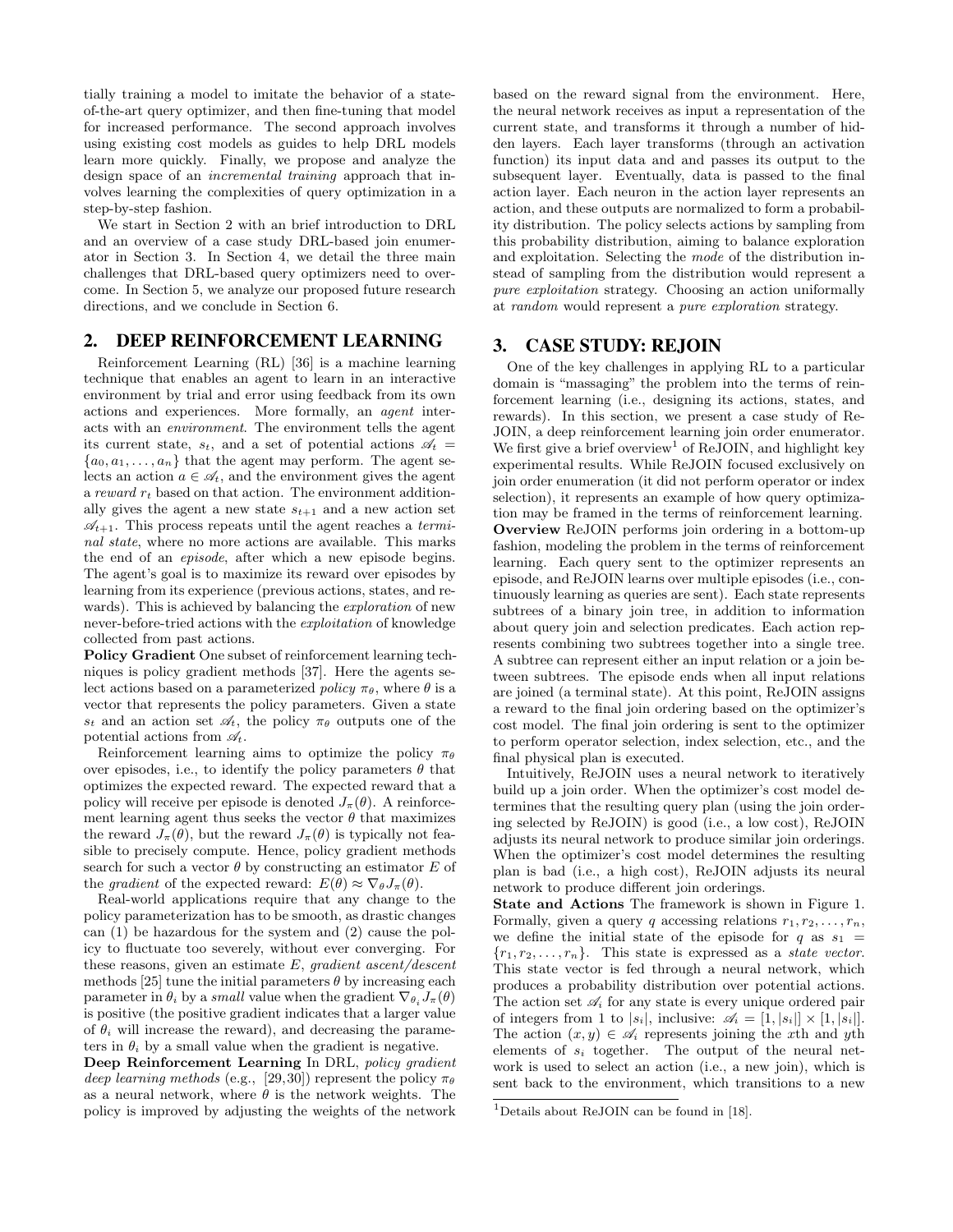

Figure 1: The ReJOIN Framework



Figure 2: ReJOIN example

state. The state  $s_{i+1}$  after selecting the action  $(x, y)$  is  $s_{i+1} = (s_i - \{s_i[x], s_i[y]\}) \cup \{s_i[x] \bowtie s_i[y]\}.$  The new state is fed into the neural network. The reward for every nonterminal state (a partial ordering) is zero, and the reward for an action arriving at a terminal state  $s_f$  (a complete ordering) is the reciprocal of the cost of the join tree t,  $\mathscr{M}(t)$ , represented by  $s_f$ ,  $\frac{1}{\mathcal{M}(t)}$ . Periodically, the agent uses its experience to tweak the weights of the neural network, aiming to earn larger rewards.

Example Figure 2 shows an example of this process. Each of the relations in the SQL query are initially treated as subtrees. At each step, the set of possible actions contains every possible pair of subtrees. For example, in Figure 2, ReJOIN selects the action  $[1,3]$ , so relations A and C are joined. The reward for this action is determined by a DBMS' optimizer cost model. At the next step, ReJOIN selects the action  $[2, 3]$ , so relations B and D are joined. Finally, the action [1, 2] is selected, and the  $A \bowtie C$  and  $B \bowtie D$ subtrees are joined. The resulting state of the system is a terminal state, as no more actions can be selected. The resulting join ordering is sent to a traditional query optimizer, and the optimizer's cost model is used to determine the quality of the join ordering (the reward).

Experimental Results Figure 3 shows several key experimental results from ReJOIN. Figure 3a shows the average performance of ReJOIN compared to PostgreSQL during training. The graph demonstrates that ReJOIN has the ability to learn join orderings that lead to query executions plan with latency close and even better than the ones of PostgreSQL. However, converging to a good model takes time. Even for the "limited" search space of join order enumeration, ReJOIN had to process nearly 9000 queries to become competitive with PostgreSQL.

Figure 3b shows that the final join orderings selected by ReJOIN (after training) are superior to PostgreSQL according to the optimizer's cost model. While the produced query plans were faster in terms of latency as well [18], potential errors in the cost model, and the high human cost of developing and maintaining the cost model, makes directly optimizing for latency much more desirable. Figure 3c shows the time required for PostgreSQL and ReJOIN to select a join ordering. Counter-intuitively, ReJOIN's deep reinforcement learning algorithm (after training) is faster than PostgreSQL's built-in join order enumerator in many cases.

Summary Our experiental analysis of ReJOIN [18] yielded interesting conclusions:

- 1. While ReJOIN is eventually able to learn a join ordering policy that outperforms PostgreSQL (both in terms of optimizer cost and query latency), doing so requires a substantial, but not prohibitive, training overhead.
- 2. ReJOIN's use of a traditional query optimizer's cost model as a reward signal allowed for join orderings to be evaluated quickly. However, this implies that ReJOIN's performance depends on the existence of a well-tuned cost model.
- 3. Counter-intuitively, ReJOIN's DRL algorithm is faster than PostgreSQL's built-in join order enumerator in many cases. Notably, the bottom-up nature of ReJOIN's algorithm is  $O(n)$ , where PostgreSQL's greedy bottom-up algorithm is  $O(n^2)$ .

ReJOIN is, to the best of our knowledge, the first direct application of deep reinforcement learning to query optimization. Another promising work [22] has examined how deep reinforcement learning can produce embedded representations of substeps of the query optimization process which correlate strongly with cardinality, with an eye towards a more principled deep reinforcement learning powered query optimizer. Even more recent work [16] demonstrates how a deep Q-learning [20] approach, with a small amount of pre-training, can perform well when true cardinalities are used as inputs and the optimization target is one of several analytic cost models.

# 4. LEARNING-BASED QUERY OPTIMIZA-TION: RESEARCH CHALLENGES

Inspired by our experience with ReJOIN [18] as well as other existing work in the area [22], we argue that applications of DRL theory to query optimization is both promising and possible. However, we next identify three key research challenges that must be overcome in order to achieve an end-to-end DRL-powered query optimizer.

Search Space Size While previous work [18] has demonstrated that reinforcement learning techniques can find good policies in limited search spaces (e.g., join order enumeration in isolation), the entire search space for execution plans is significantly larger. The ReJOIN prototype required 9000 iterations to become competitive with the PostgreSQL optimizer, and in that case only join ordering was considered (no index or operator selection, etc.). Accounting for operator selection, access path selection, etc. creates such a large search space that approaches from earlier work cannot be easily scaled up. In fact, a naive extension of ReJOIN to cover the entire execution plan search space yielded a model that did not out-perform random choice even with 72 hours of training time. Theoretical results [14] support this observation, suggesting that adding additional non-trivial dimensions to the problem increases convergence time drastically. Performance Indicator Deep reinforcment learning algorithms generally make several assumptions about the metric to optimize, i.e., the reward signal, that are difficult to guarantee in the context of query optimization. Abstractly, the metric to optimize in query optimization is the latency of the resulting execution plan. However, we next discuss why using latency as a reward signal leads to two unfortunate complications, namely that the query latency offers neither a dense nor a linear reward signal.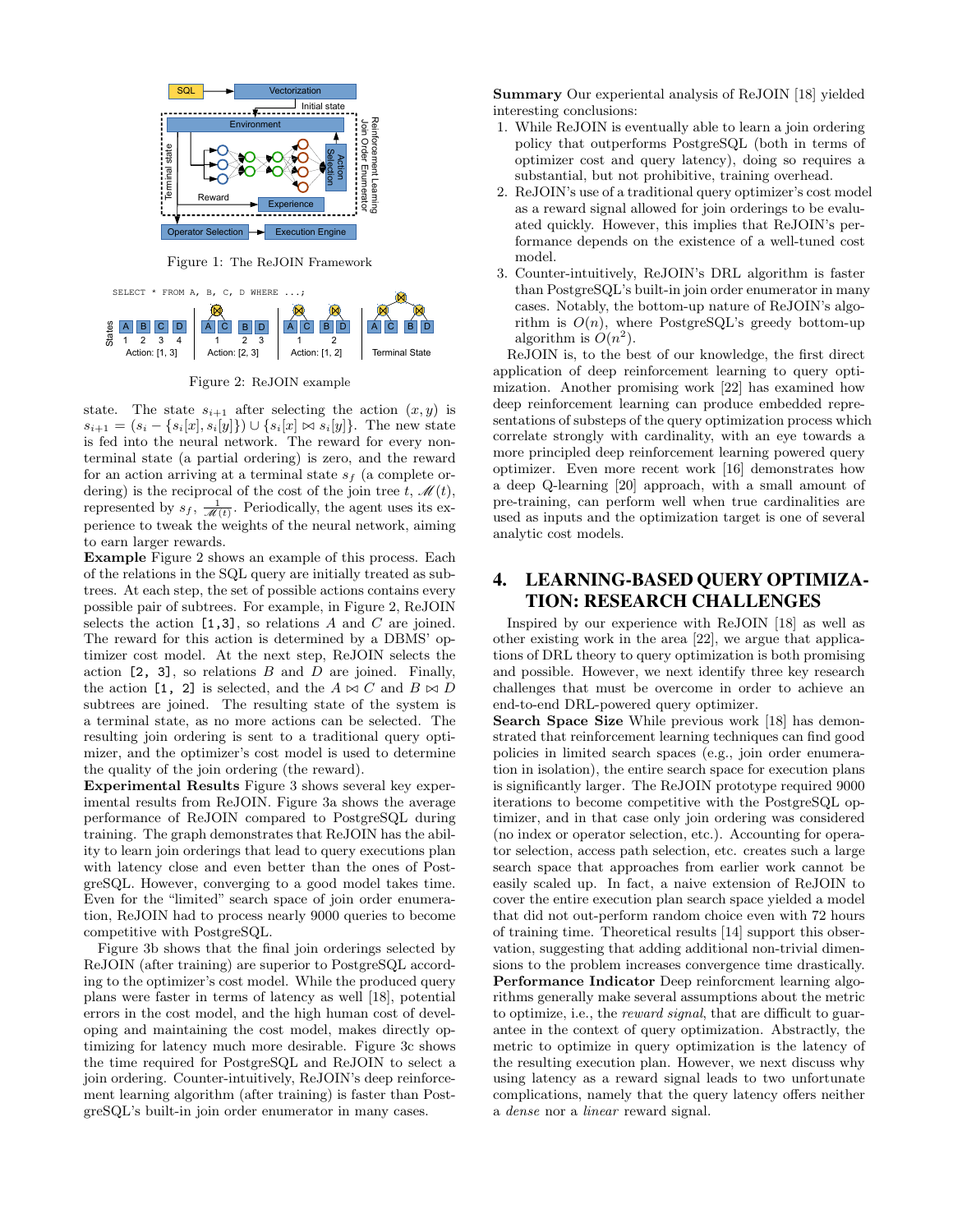

Figure 3: Effectiveness and efficiency results

Many deep reinforcement learning algorithms [20, 29] assume that, or perform substantially better when, the reward signal is dense: provided progressively as the environment is navigated, e.g. each action taken by a reinforcement learning agent achieves some reward. Furthermore, DRL algorithms often assume that rewards are linear, i.e. the algorithms attempt to maximize the sum of many small rewards within an episode. Neither of these assumptions hold in the context of query optimization: query latency is not dense (it can only be measured after a plan has been executed), and it is not linear (e.g., subtrees may be executed in parallel).

One may reasonably consider using a traditional query optimizer's cost model as a reward signal instead of query latency, as the optimizer's cost model may appear to provide a dense linear reward. This approach has two major drawbacks. First, these cost models tend to be complex, handtuned (by database engineers and DBAs) heuristics. Using a cost model as the reward signal for a DRL query optimizer simply "kicks the can down the road," moving complexity and human effort from designing optimization heuristics to tweaking optimizer cost models. Second, the cost model's estimation of the quality of an execution plan may not always accurately represent the latency of the execution plan (e.g., a query with a high optimizer cost might outperform a query with lower optimizer cost). Therefore, using DRL to find execution plans with a low cost as determined by a cost model might not always achieve the best possible results.

Performance Evaluation Overhead An often-unstated assumption made by many DRL algorithms is that the reward of an action can be determined in constant time – e.g., that determining the performance of an agent for a particular episode in which the agent performs poorly is no more time-consuming than calculating the reward for an episode in which the agent performs well. For example, the time to determine the current score of a player in a video game does not change based on whether or not the score is high or low. If the latency of an execution plan is used as a reward signal, this assumption does not hold: poor execution plans can take significantly longer to evaluate than good execution plans (hours vs. seconds). Since traditional DRL algorithms start with no information, their initial policies cannot be better than random choice, which will often result in very poor plans [17]. Hence, a naive DRL approach that simply uses query latency as the reward signal would take a prohibitive amount of time to converge to good results.<sup>2</sup>



Figure 4: Learning from demonstration

## 5. RESEARCH DIRECTIONS

Here, we outline potential approaches to handle the challenges we highlighted. First, we discuss two drastically different approaches, demonstration learning and cost-model bootstrapping, which both avoid the pitfalls identified in Section 4 in interesting ways. We then touch upon incremental learning, and propose three techniques that decompose the problem of query optimization in a principled way across various axes, and analyze the resulting design space.

## 5.1 Learning From Demonstration

One way to avoid the pitfalls of using query latency directly as the performance indicator (reward) for DRL algorithms is learning from demonstration (LfD) [11, 26]. Intuitively, this approach works by first training a model to imitate the behavior of an expert. Once this mimicry reaches acceptable levels, the model is fine-tuned by applying it to the actual environment. This learn-by-imitation technique mirrors how children learn basic behaviors like language and walking by watching adults, and then fine-tune those behaviors by practicing themselves.

Here, we propose using a traditional DBMS' query optimizer – such as the PostgreSQL query optimizer – as an expert. In this approach, illustrated in Figure 4, a model is initially allowed to observe how the traditional query optimizer (the expert) optimizes a query. During this phase, the model is trained to mimic the optimizer's selected actions (e.g., indexes, join orderings, pruning of bad plans, etc). Assuming that a traditional optimizer will be able to prune-

 $^2\rm{We}$  confirmed this experimentally by using query latency as the reward signal in ReJOIN. The initial query plans produced could not be executed in any reasonable amount of time.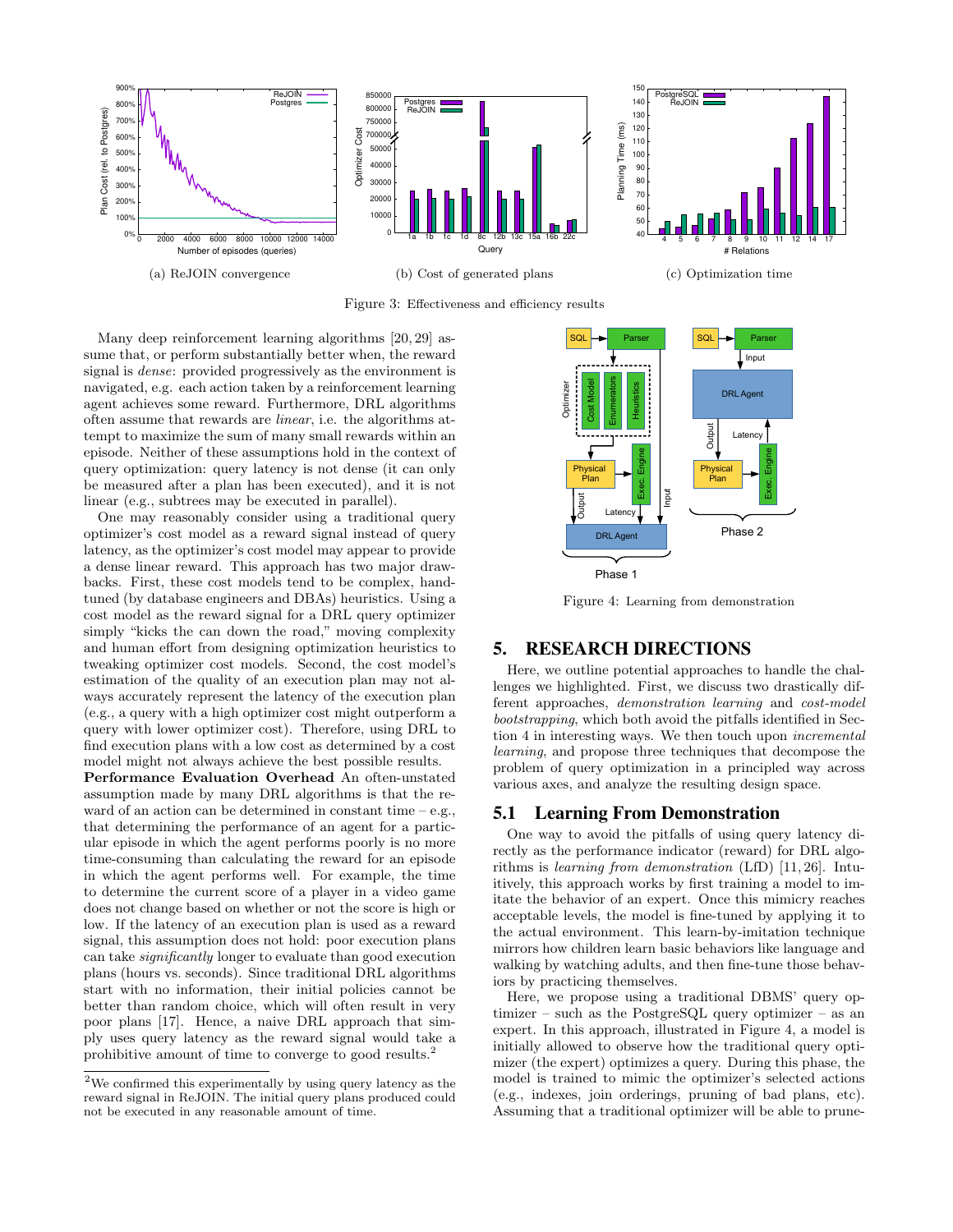out unfeasible plans, this process allows a DRL model to learn by observing the execution time of only feasible plans.

Once the model achieves good mimicry, it is then used to optimize queries directly, bypassing the optimizer. In this second phase, the model initially closely matches the actions of the traditional query optimizer, but now begins to slowly fine-tune itself based on the observed query latency. Here, the agent updates its neural network based on the latency of the execution plans it constructs. If the performance of the model begins to slip, it is re-trained to match the traditional query optimizer until performance improves. In practice, choosing the point at which the model is again trained to mimic the traditional query optimizer is critical to improve the performance of the algorithm [11]. By leveraging learning from demonstration, one can train a query optimization model that learns with small overhead, without having to execute a large number of bad plans, therefore massively accelerating learning.

While specific techniques and formalizations vary [8, 11, 26, 36], we outline the general process here.

1. A large query workload, W, is executed one query at a time. Each  $q \in W$  is transformed by the traditional query optimizer into a physical plan through a number of actions  $a_i$  at various intermediary states  $s_i$ , which are recorded as an episode history:

$$
H_q = [(a_0, s_0), (a_1, s_1), \ldots, (a_n, s_n)]
$$

For example, at the initial state  $s_0$ , a query optimizer performing a greedy bottom-up join order selection process may choose an action  $a_0$  signifying that two particular relations should be joined, or a query optimizer that first performs storage selection may choose an action signifying that data for a certain relation should come from a particular index. All episode histories are saved.

- 2. The resulting physical plans are executed, and the latency of each query  $q \in W$ ,  $L_q$ , is measured and saved.
- 3. Next, the agent is trained, for each  $q \in W$ , on the  $H_q$ and  $L_q$  data (Phase 1 in Figure 4). Specifically, for each action/state pair  $(a_i, s_i) \in H_q$ , the agent is taught to predict that taking action  $a_i$  in state  $s_i$  eventually results in a query latency of  $L_q$ . Similar to the off-policy learning approach of [22], the agent thus learns a reward prediction function: a function that guesses the quality of a given action at a given state.
- 4. Once the agent has proficiency guessing the outcome of the traditional optimizer's actions, the agent can finetune itself. Now, the agent will be creating a query plan for an incoming query  $q$ . For a given state  $s_i$ , an action  $a_i$  is selected by running every possible action though the reward prediction function and selecting the action which is predicated to result in the lowest latency.<sup>3</sup> This process repeats until a physical execution plan is created and executed. The model is then trained (fine-tuned) on the resulting history  $H_q$  and observed latency  $L_q$ .
- 5. Hopefully, the performance of the model will eventually exceed the performance of the traditional query optimizer. However, if the model's performance slips, it is partially re-trained with samples from the traditional query optimizer's choices when processing the queries in the initial workload W.



Figure 5: Cost Model Bootstrapping

Since the behavior of the model in the second phase should not initially stray too far from the behavior of the expert system [11], we do not have to worry about executing any exceptionally poor query plans. Additionally, since the second training phase only needs to fine-tune an already-performant model, the delayed reward signal is of far less consequence. In fact, the initial behavior of the model may outpeform the traditional query optimizer in certain circumstances, for example if the trained model were to observe a systemic error in the performance of traditional optimizer, such as the traditional optimizer handling two similar situations in two significantly different ways, one of which causes substantially increased query latency. In this case, the trained model may automatically avoid the errors of the traditional optimizer (which has no capability to learn from its mistakes) through observation alone.

An important issue here is that, since the experience collected based on the traditional optimizer is necessarily covering a narrow part of the action space (it excludes "bad" plans, and thus also excludes the corresponding sequence of actions that would produce them), many state-actions have never been observed and have no training data to ground them to realistic cost. For instance, a nested-loop-join or a table scan may never/rarely be picked by the traditional optimizer for a particular workload/database, and hence the model does not learn how to evaluate these actions correctly. However, since the model is trained on experiences containing significantly faster execution plans, there is no reason for the model to attempt to explore these extremely poor plans.

Experimental results from other problem domains (e.g. arcade games [11] and a few systems applications [27]), show that deep reinforcement learning agents which initially learn from demonstration can master tasks with significantly less training time than their tabula rasa counterparts. This result holds even when the expert is flawed (e.g. when the expert is a human player who does not know a particular shortcut or strategy), implying that learning-from-demonstration techniques can improve upon, and not just imitate, existing expert systems.

#### 5.2 Cost Model Bootstrapping

A traditional, but still widely used and researched, approach to improving the performance of reinforcement learning algorithms on problems when the performance indicator (reward) is only available at the end of an episode (sparse) is to craft a heuristic reward function. This heuristic reward function estimates the utility of a given state using a heuristic constructed by a human being: for example, when a robot is learning to navigate a maze, it may use an "as-thecrow-flies" heuristic to estimate its proximity to the maze's

<sup>3</sup> In many implementations, an action besides the one predicted to result in the lowest latency may be selected with small probability [20] to enable additional exploration.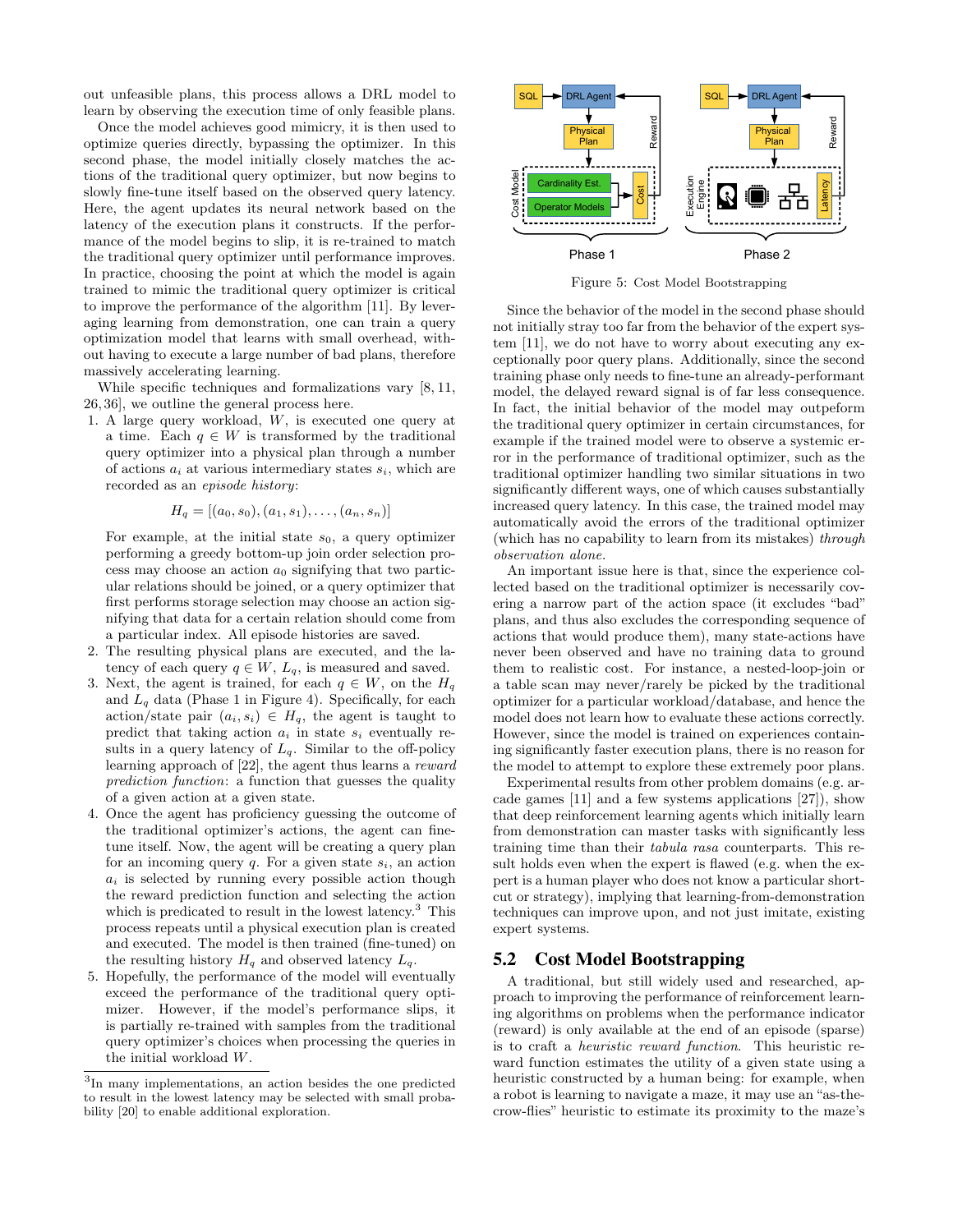exit. In the game of chess, a popular heuristic to evaluate the value of a particular board position is to count the number of pieces captured by both sides. Sometimes, this heuristic may be incorrect (e.g., it may rate a dead-end very near the exit as a desirable position, or it may highly-rate a board position in which many pieces have been captured but the opponent has an obvious winning move), but in general there is a strong relationship between the value of the heuristic function and the actual reward.

Luckily, the database community has invested significantly into designing optimizer cost models, which can be used for exactly this purpose. While imperfect, modern cost models, like "as-the-crow-flies" distance, can normally differentiate between good and catastrophic plans. We thus propose using these cost models as heuristic reward functions. This approach, depicted in Figure 5, first uses the optimizer's cost model as a reward signal (Phase 1) and then, once training has converged, switches the reward signal to the observed query latency (Phase 2). In this way, the optimizer's cost model acts as "training wheels," allowing the DRL model to explore strategies that produce catastrophic query plans without requiring execution. Once the DRL model has stabilized and starts to pick predominately good plans, the "training wheels" can be removed and the DRL model can fine-tune itself using the "true" reward signal, query latency.

Cost model bootstrapping brings about a number of complications which require further exploration by the database community. Generally, an optimizer's cost model output is a unitless value, meant to compare alternative query plans but not meant to directly correlate with execution latency. For example, an optimizer's cost estimate for a set of query plans may range from 10 to 50, but the latency of these query plans may range from 100s to 200s. Switching the range of the reward signal from 10-50 to 100-200 will cause the DRL model to assume that its performance has suddenly decreased (the DRL model was getting query plans with costs in the range 10-50 in Phase 1, and at the start of Phase 2 the costs suddenly jump to be in range 100-200). This sudden change could cause the DRL model to begin exploring previously-discarded strategies, requiring the execution of poor execution plans. The change in variance could also have a detrimental effect [12].

One way to potentially fix this issue would be to tune the units of the cost model to more precisely match execution latency, but the presence of cardinality estimation errors makes this difficult [17]. Instead of adjusting the optimizer's estimates to match the query latency, another approach could be to adjust the query latency to match the optimizer cost. This could be implemented by simply scaling the query latency observed in Phase 2 to fall within the range of cost model estimates observed in Phase 1.

One could implement this scaling by noting the optimizer cost estimates and query execution latencies during the end of Phase 1 (when the DRL model has converged). Let  $C_{max}$ and  $C_{min}$  be the maximum and minimum observed optimizer cost, and let  $L_{max}$  and  $L_{min}$  be the maximum and minimum observed query execution times. Then, in Phase 2, when the DRL model proposes an execution plan with an observed latency of  $l$ , the reward  $r_l$  could be:

$$
r_l = C_{min} + \frac{l - L_{min}}{L_{max} - L_{min}}(C_{max} - C_{min})
$$



Figure 6: Complexity diagram

This scaling could be done linearly, as above, or using a more complex (but probably monotonic) function. This simple solution would likely need to be adjusted to handle workload shifts, changes in hardware, changes in physical design, etc.

Another potential approach, partially suggested in [16], is to first train a neural network model to optimize for the operator cost, and then transfer the weights of the later layers of the network into a new network that trains directly on query latency. This technique, known as "transfer learning", has seen wide success in other fields [5, 38].

#### 5.3 Incremental Learning

In this section, we discuss potential techniques to *incre*mentally learn query optimization by first training a model to handle simple cases and slowly introducing more complexity. This approach makes the extremely large search space more manageable by dividing it into smaller pieces. Similar incremental approaches has shown success in other applications of reinforcement learning [6, 9, 33].

We begin by examining how the task of query optimization can be decomposed into simpler pieces in a number of ways. We note that the difficulty of a query optimization task is primarily controlled by two dimensions: the number of relations in the query, and the number of optimization tasks that need to be performed. This is illustrated in Figure 6. The first axis is the number of relations in the query. If a DRL model must optimize queries containing only a single relation, then the search space of query plans is very small (there are no join orderings or join operators to consider). However, if a DRL model must optimize queries containing many relations, then the search space is much larger.

The second axis is the number of optimization tasks to perform. Consider a simplified query optimization pipeline (illustrated in Figure 8) containing four phases: join ordering, index selection, join operator selection, and aggregate operator selection. Performing any prefix of the pipeline is a simpler task than performing the entire pipeline: e.g., determining a join ordering and selecting indexes is a simpler task than determining a join ordering, selecting indexes, and determining join operators.

Thus, the lower-left hand side of Figure 6 corresponds to "easy" cases, e.g. few stages of the pipeline and few relations. The upper-right hand side of Figure 6 corresponds to "hard" cases, e.g. most stages of the pipeline and many relations. This insight illuminates a large design space for incremental learning approaches. In general, an incremental learning approach will be divided into phases. The first phase will use "easier" cases (the bottom left-hand part of the chart), training until relatively good performance is achieved. Then, subsequent phases will introduce more complex examples to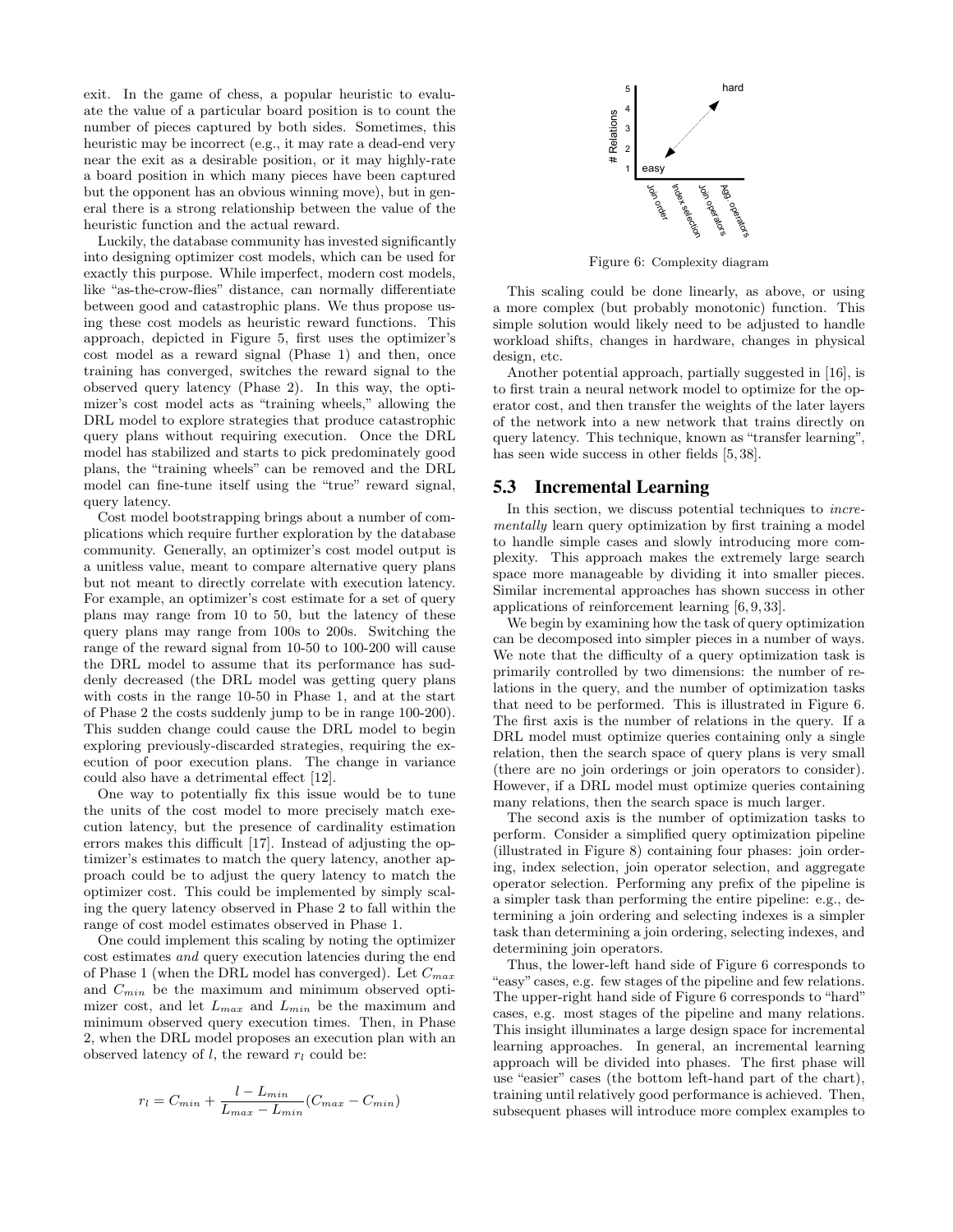

Figure 8: Learning incrementally

the model, allowing the model to slowly and smoothly learn more complex cases (the top right-hand part of the chart).

Figure 7 illustrates three simple incremental learning approaches, with light colors representating the initial training phases and dark colors representing the subsequent training phases. We next discuss each of these approaches in detail.

#### *5.3.1 Increasing optimization actions (pipeline)*

Our first proposed approach is pipeline-based incremental learning, illustrated in Figure 8. A model is first trained on a small piece of the query optimization pipeline, e.g. join order selection. During this first phase, traditional query optimization techniques are used to take the output of the model and construct a complete execution plan (ReJOIN [18] is essentially this first phase). Once the model achieves good performance in this first phase, the model is then slightly modified and trained on the first two phases of the query optimization pipeline, e.g. join order selection and index selection. This process is repeated until the model has learned the entire pipeline.

Extending ReJOIN to support this approach would be relatively straightforward. As shown in [18], the first phase of query optimization (join order enumeration) can be effectively learned. Once this initial training is complete, the action space can be extended to support index selection: instead of having one action per relation, the extended action space would have one action per relational data structure, e.g. one action for a relation's B-tree index, one action for a relation's row-order storage, one action for a relation's hash index, etc. The knowledge gained from the previous training phase should help the model train significantly faster in subsequent phases.

The pipeline approach has the advantages of incremental learning (e.g., a managable growth of the state space), but comes with several drawbacks that need to be further investigated. First, the early training phases requires access to a traditional implementation of the later stages of the query optimization pipeline. While such implementations are available in a range of DBMSes today, the dependency on a traditional query optimizer is not ideal. Second, each phase of the training process will not bring about a uni-



Figure 9: Learning from small examples

form increase in complexity. It is conceivable that some stages of the pipeline are fundamentally more complex than others (for example, join order selection is likely more difficult than aggregate operator selection). The non-linearity of complexity going through the query optimization pipeline means that some training phases will require overcoming much larger jumps in complexity than others. This could result in unpredictable training times, or, in the worst case, a jump in complexity to large to learn all at once.

#### *5.3.2 Increasing relations*

While the previous approach reduces the size of the search space by focusing on larger and larger parts of the query optimization pipeline, this section proposes limiting the search space by focusing on larger and larger queries. The proposed approach is depicted in Figure 9. In the first training phase, the model learns to master queries over a single relation. In subsequent training phases, the model is trained on queries over two relations, then three relations, etc. In each phase, the entire query optimization pipeline is performed.

This approach dodges some pitfalls of the pipeline stage approach. Generally, the increase in complexity between optimizing a query with  $n$  relations and optimizing a query with  $n + 1$  relations is small. Even though there is an exponential increase in the number of potential join orderings, this is a "quantitative" change as opposed to a "qualitative" change – intuitively, it is easier to learn how to create a join plan with a single additional relation than it is to learn how to perform a new pipeline step.

A major challenge of this approach is finding candidate queries. Generally, real-world workloads will contain very few queries over a single relation. Even synthetic workloads have very few low-relation-count queries (TPC-H [24] has only two such templates, JOB [17] has none). Queries with low relation counts could be synthetically generated, but doing so while matching the characteristics of real-world workloads is a complex task.

#### *5.3.3 Hybrid*

The last approach we explicitly discuss is the hybrid approach, depicted on the right-hand side of Figure 7. In this hybrid approach, the initial training phase learns only the first step of the query optimization pipeline (e.g. join order selection) using only queries over two or fewer relations. The next training phase introduces both another step of the pipeline (e.g. index selection) and queries over three or fewer relations. After all stages of the query optimization pipeline have been incorporated, subsequent training phases increase